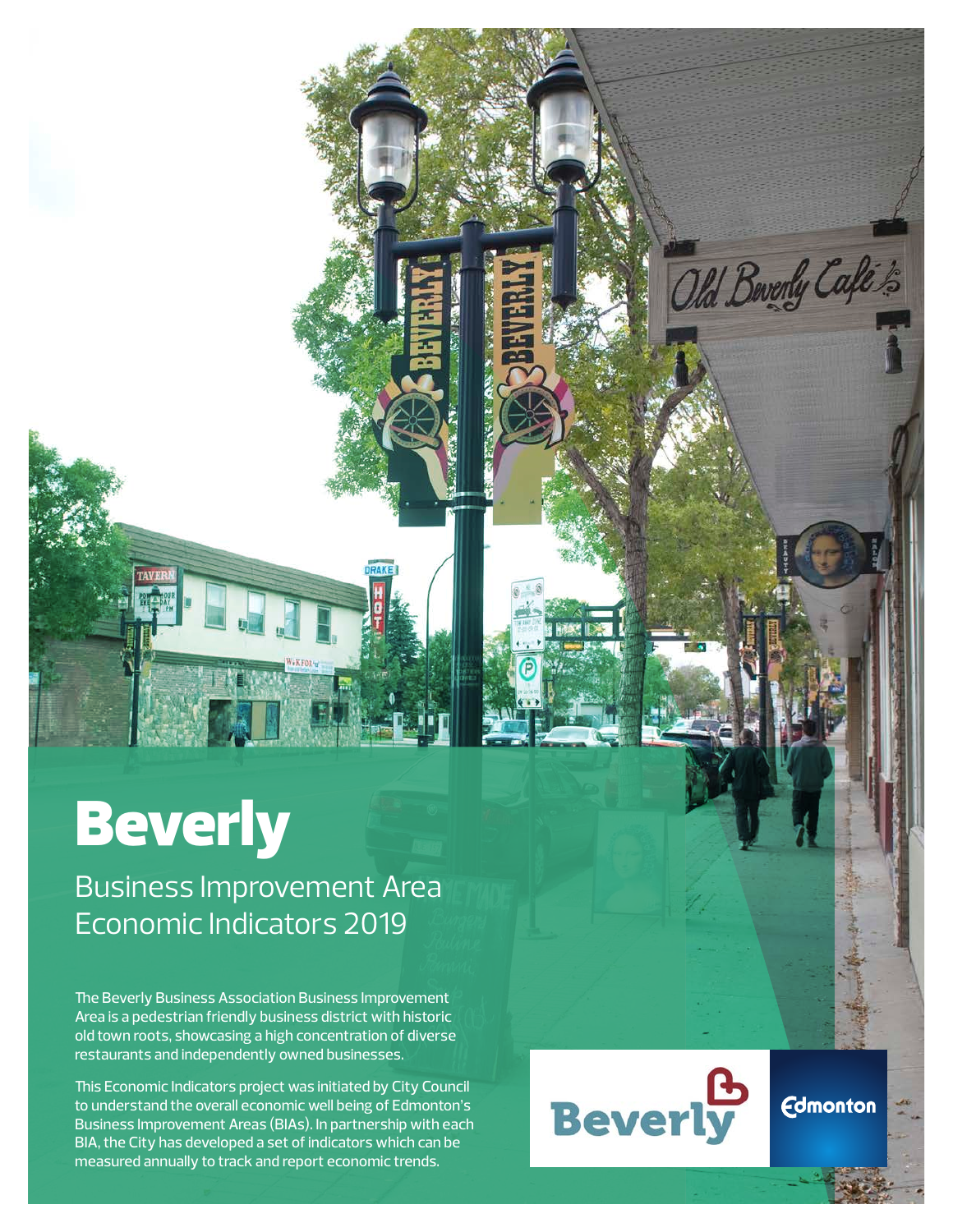## **individual businesses are thriving**

### businesses report they are stable, growing or in decline



Increase in respondents who reported growing success\*

# **patrons report the bia is aesthetically pleasing**



Decrease in respondents who agree\*

**number of businesses within a bia is stable or growing**

number of licenced businesses, year-over-year

**Total Licenced Businesses: 79 Change from 2016: 10 Change from 2017: 11** +7 2017 **New Licences** 2019 +16 2018 **New Licences**





न न न न ण ण ण ण **Total Licenced Businesses: 105 Change from 2018: 15**

Increase in New Licences\*

Increase in Total Licences<sup>\*</sup>  $\boxed{11}$  = 2 New Business Licences

# **businesses report they are satisfied with the mix of existing businesses in the area**



Increase in respondents who reported satisfaction\*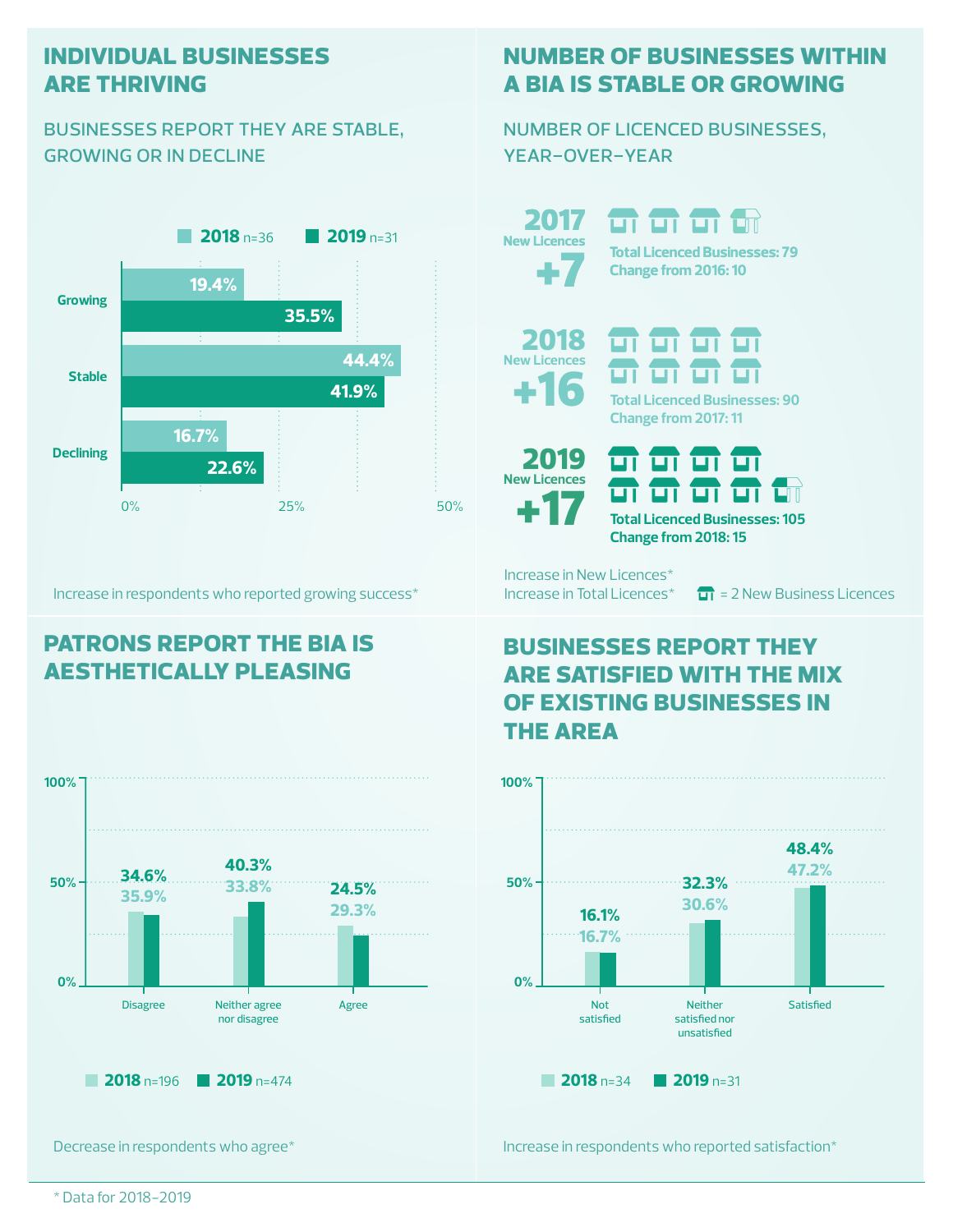

# **bia property is desirable**

average commercial assessment value, by asset type



**patrons report the area is a destination location**



\* Data for 2018-2019